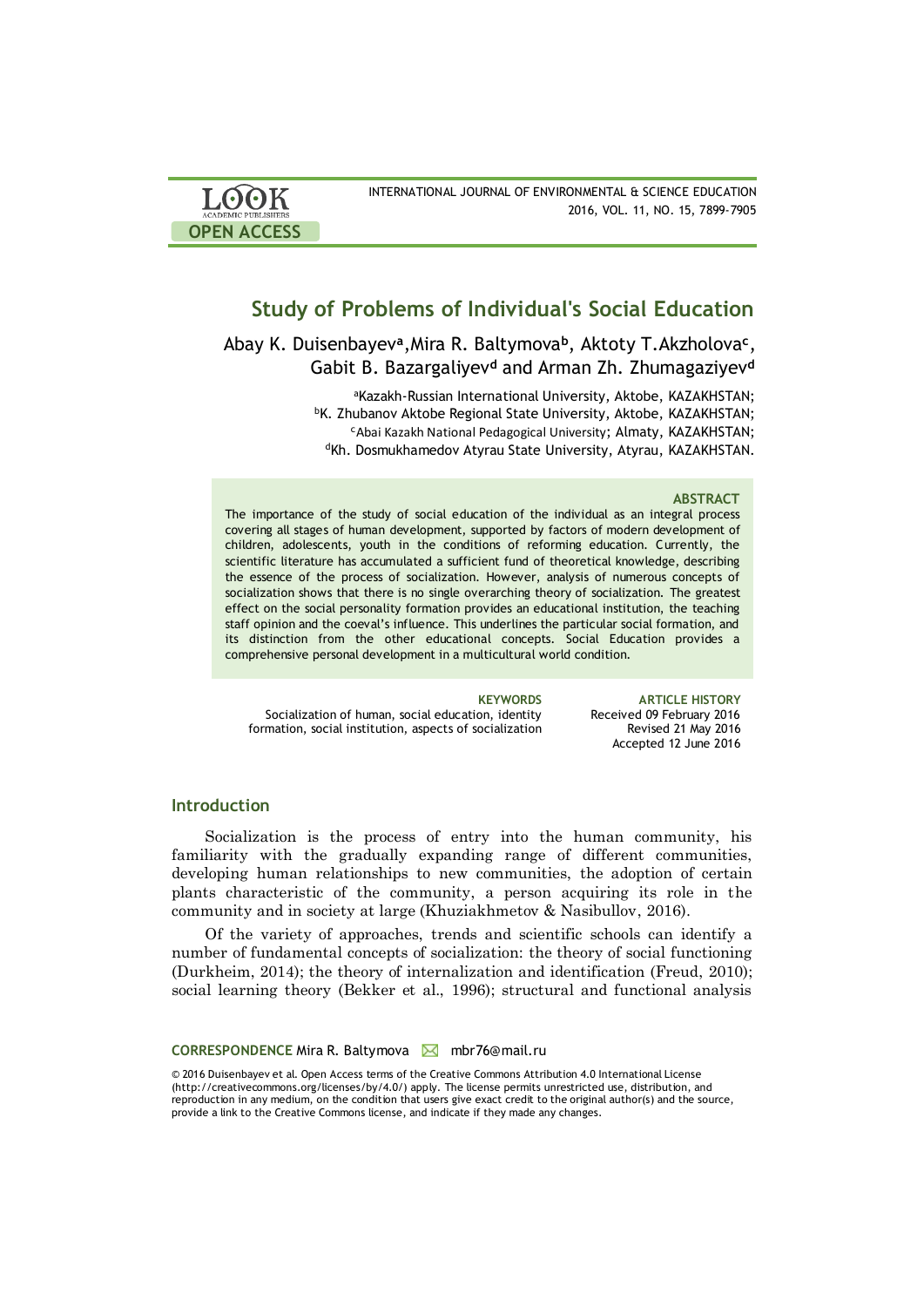(Parsons, 2013), humanistic psychology (Maslow, 2013); social psychology (Plotkin, 2009); social pedagogy (Mudrik, 2010).

Different aspects of socialization focus on the following work:

- The formation of the individual in the framework of educational institutions dedicated to working – Mikerova (2015)
- The institution of family Morgan (2014)
- Ethnic institution Carter & Diaz(2015)
- Institute of profession Parsons (2013)

Modern psycho-pedagogical research, including the phenomenon of socialization in the field of your attention, is isolated as its significant side different manifestations:

- The relationship of natural environmental influences and organized means of education (Durkheim, 2014);
- The influence of factors, institutions and agents of socialization (Mudrik, 2004);
- The development of pupils norms, values, attitudes of society (Erikson, 1968);
- Creative self-realization of the individual in society (Romm, 2007).

Scientists of Kazakhstan have contributed to the development of the theory and practice of socialization of the younger generation. Philosophical analysis of the interaction of the individual and society carried out in the works of V.K. Shabelnikov (2004). Features of the social development of children with disabilities into the psyche developed in J.I. Namazbaeva's (1989) studies.

Pedagogical aspects of socialization are also present in the consideration of such border problems as the role of vocational guidance in the social formation of growing generation (Mardakhaev, 2005),knowledge integration on human and national values in their dialectical unity (Mudrik, 2010), the problem of social formation of teenagers with deviant behavior (Yasnitskaya, 2008).

T.A. Romm (2007), studying social education as a theoretical concept of pedagogy, selects the theoretical image of social education at the present stage, which is a "phenomenon of social education in connection with the solution of problems concerning the evolution of the process of socialization of the means of social and philosophical, sociological, "helping"in the context of the theory social work and pedagogical operationalization by mainstreaming interpretationallyunderstand reason".

M.M. Plotkin (2009) characterize the essence of social education as the work with the children in a particular social environment. Theoretical education is characterized by the image of the social "as a major priority in education; as the organization of education in the social environment, which is the "field" of the social self-realization, manifestation of his initiative, independence, creativity".

Studies L.V. Mardahaev (2005) are aimed at:

- 1) the disclosure forms of social work carried out by special individuals to change and the formation of the whole person, and the creation of this special arrangement;
- 2) the development of theoretical problems of social education-related difficulties flowing socialization (deviant behavior, re-socialization, etc.);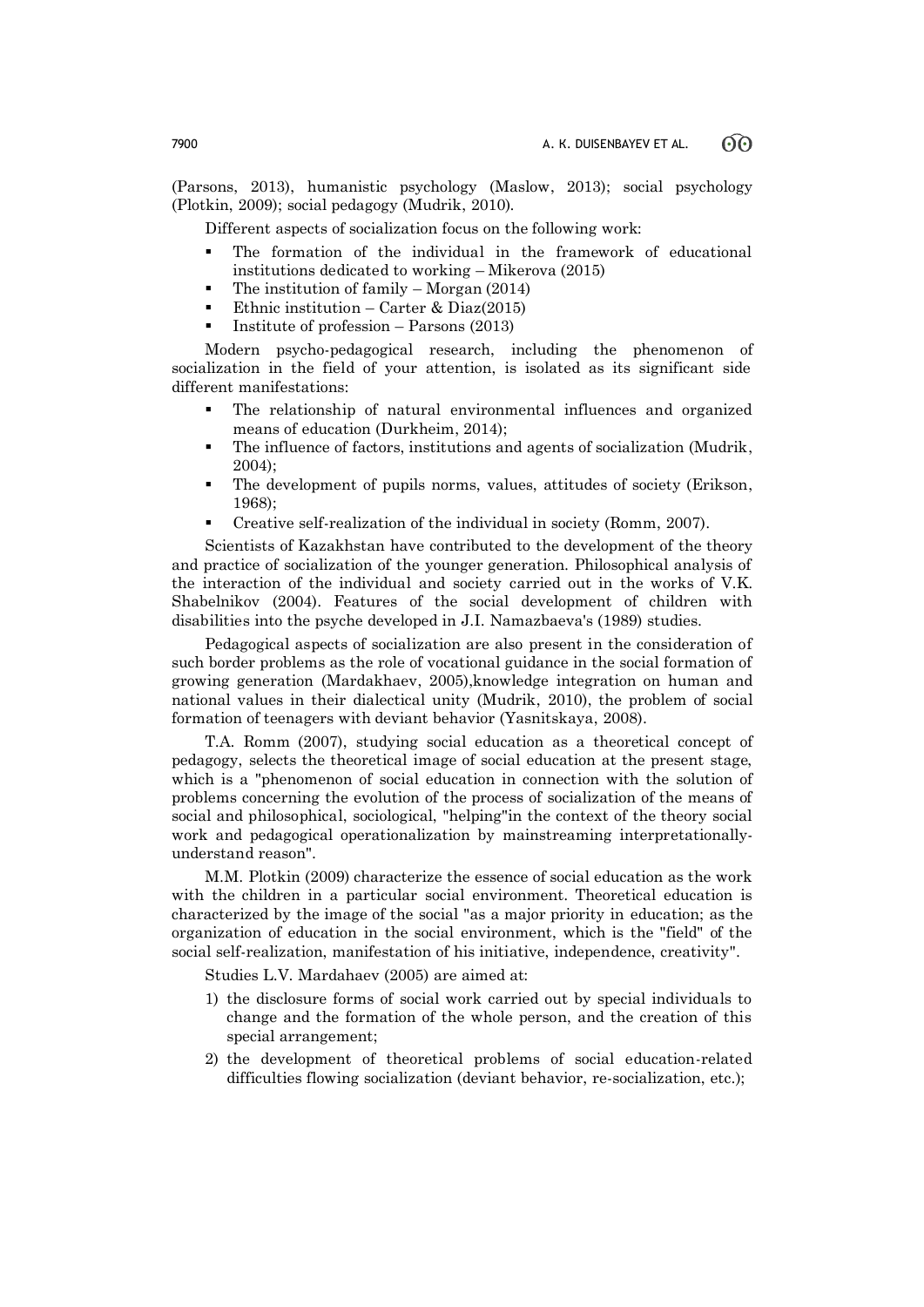#### 60 INTERNATIONAL JOURNAL OF ENVIRONMENTAL & SCIENCE EDUCATION 7901

3) social and protective activities of the State (charity, revival of cultural and historical traditions, etc.).

From the standpoint of L.V. Mardahaev (2005), social education is the "directed activities caregiver (parent entity, its substitute, teacher, leader, mentor, etc.) to create special conditions for interaction with the pupil, the impact on his mind and feelings in order to achieve certain social and educational objectives". Mardakhaev emphasizes that the inherently social education is "... purposeful educational activities (targeted education) connected with the life of people in society".It should be considered from the perspective of society (the state); social institutions (family, educational institutions, social institutions, organizations), social factors of the person.

## **Aim of the Study**

The aim of this research is to consider the basic concepts of social education.

### **Research questions**

What is socialization?

What is a social education?

# **Method**

Analysis of the works of philosophers, historians, psychologists, sociologists, teachers on the issues of socialization, formation and development of the individual, the role of activity and communication in the development of personality, official papers and documents. The study and analysis of scientific literature, modeling, thought experiment, observation.

# **Data, Analysis,and Results**

Democratic reforms in the Republic of Kazakhstan have affected all spheres of public life, including the processes of socialization. This is due to the radical changes in the socio-cultural values that have occurred because of the USSR collapse. The Message of the President Nursultan Nazarbayev to people of Kazakhstan "Kazakhstan - 2030" highlights the special role of young people in the practical implementation of the urgent problems of a sovereign state: "Our mentality is formed by several generations of people, brought up in the spirit of communist principles. Some enthusiastically taken advantage of recent changes, but many - not. People are influenced by subjective and objective factors; they slowly get used to the changes taking place. We must patiently transform the mass consciousness, drawing on the younger generation, which is better adapted to the new system of values, has a new vision for the future" (Nazarbayev, 1997).

One of the main theorists of the critical concept of socialization is Carl Rogers (1902-1987). In science he entered as a theorist of "humanistic psychology", as the creator of the original direction in psychotherapy. In his works, he says, socialize - does not mean the child from artificially "build" identity. It really can and should do only the man himself. Carl Rogers argues that the process of socialization of the individual is important in forming the flexibility in the assessment itself, the ability under the pressure of experience reevaluate previously arisen a system of values. "Man for a long time felt in the life of a puppet made from a template by economic forces, the forces of the unconscious, or the environment. But he consistently puts forward a new declaration of independence. He refuses from the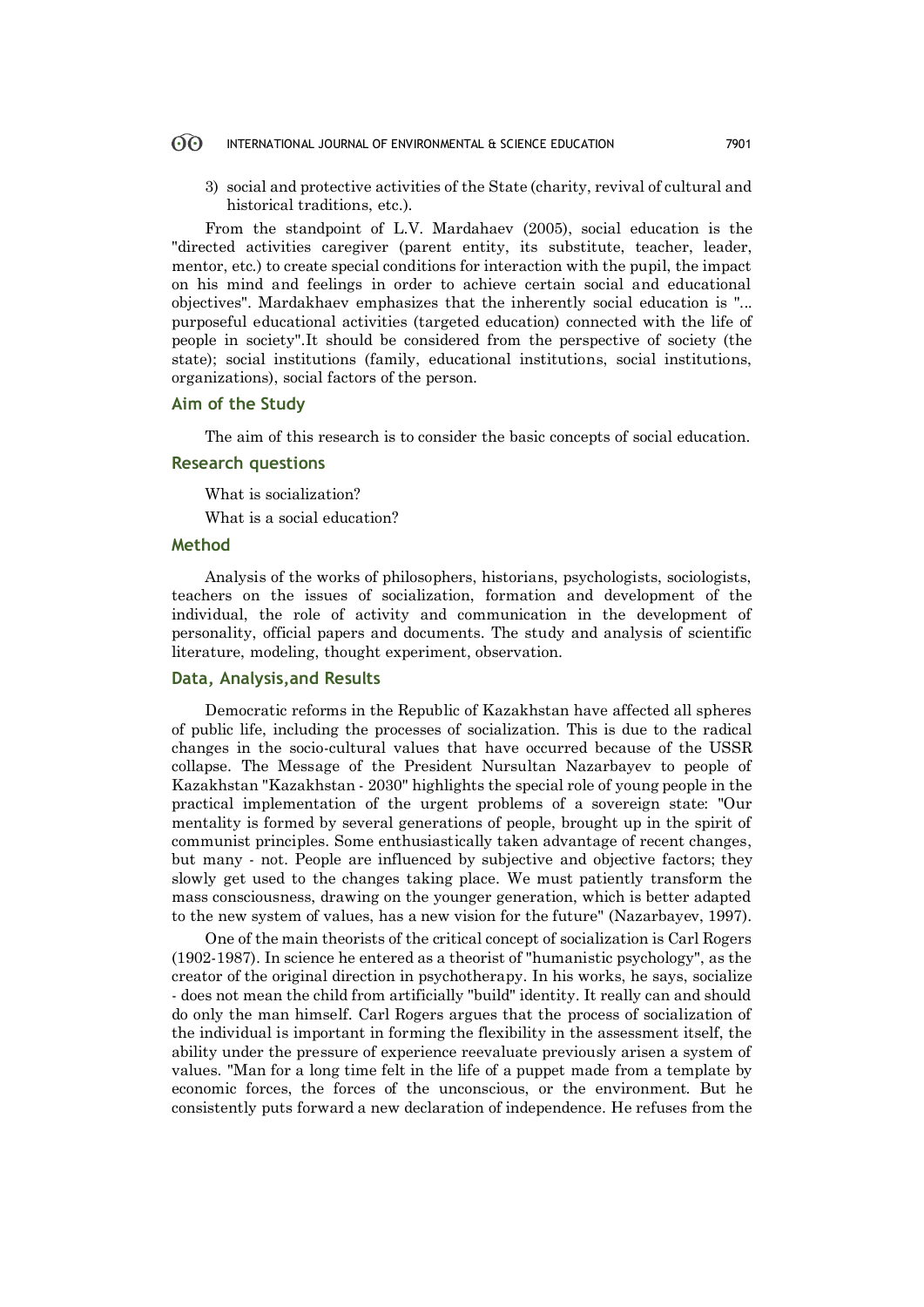convenience of unfreedom. He chooses himself, trying in the most complex and often tragic world, be yourself - not a doll, not a robot, not a machine, but a unique, individual "I" (Dewey, 1921).

In the view of the supporters of the psychoanalytic concept of fall problems of social identity of the individual. Independent scientific category status concept of "social identity" gave in "Childhood and Society" famous American psychologist Erik Erikson (1902-1994). He argued that social identity - is a special personality structure, which is determined by an individual's perception of himself on somatic, personal and social plans at the same time. Social identity, on the one hand, recognized and experienced man as a need to belong to a particular community of people avoid loneliness, and at the same time, on the other hand, as an individual uniqueness.

In the opinion of E. Erikson (1986), social identity carries the inextricable link man with the surrounding social environment. Becoming a social identity is the most important task of socialization and education, and is the process of "organizing experience of life in the individual 'I'." Therefore, in the opinion of Erikson, psychosocial development of man occurs throughout his life and this is determined by the peculiar and contradictory unity of the social and the personal component of his social identity. Following Freud, Erikson understands the social formation of the person as a step process. He describes "eight ages of man". This is a kind of universal "person plan", which is inherited genetically. Each stage is characterized by a peculiar only to her problem of psychosocial development.

Each age stage in the works of E. Erikson (1986) is a kind of psycho-social crisis: the person makes a choice; there is a change-with social roles and positions, breaking the relationship to others and to itself. In this choice and recognized its self-identity, and in addition, a specific person is always looking for "outputs" of such crises in their own way, which meet his experience of life and adopted to the culture in which he lives. Assuming that the eight stages is a universal feature of human development, Erikson pointed to cultural differences in the methods of solving the problems inherent in each stage.

Social education can be viewed as a process with respect to socio-controlled socialization carried out in a specially created educational organizations that help to develop human capabilities, including its ability, knowledge, behavior, images, values, attitudes, positively valuable to society, in which he lives (Mudrik, 2004).

According to V.R. Yasnitskaya (2008), teacher education is inherently social because it reveals the essence of the ambivalent relationship "education - the society", aimed at increasing human socialization, individual generates positive social experience, including creative.

For socio-pedagogical concept of A.V. Mudrik (2010) and researchers of this area characterized by the following:

- The existence of two approaches to the interpretation of the concept of "socialization" of subject-object and subject-subject, which is constructed on the basis of a particular model of social education;
- The essence of socialization is a combination of tools and human isolation in a particular society;
- Components of the socialization process are: spontaneous, relatively guided with respect to socio-controlled socialization and conscious selftransformation of man;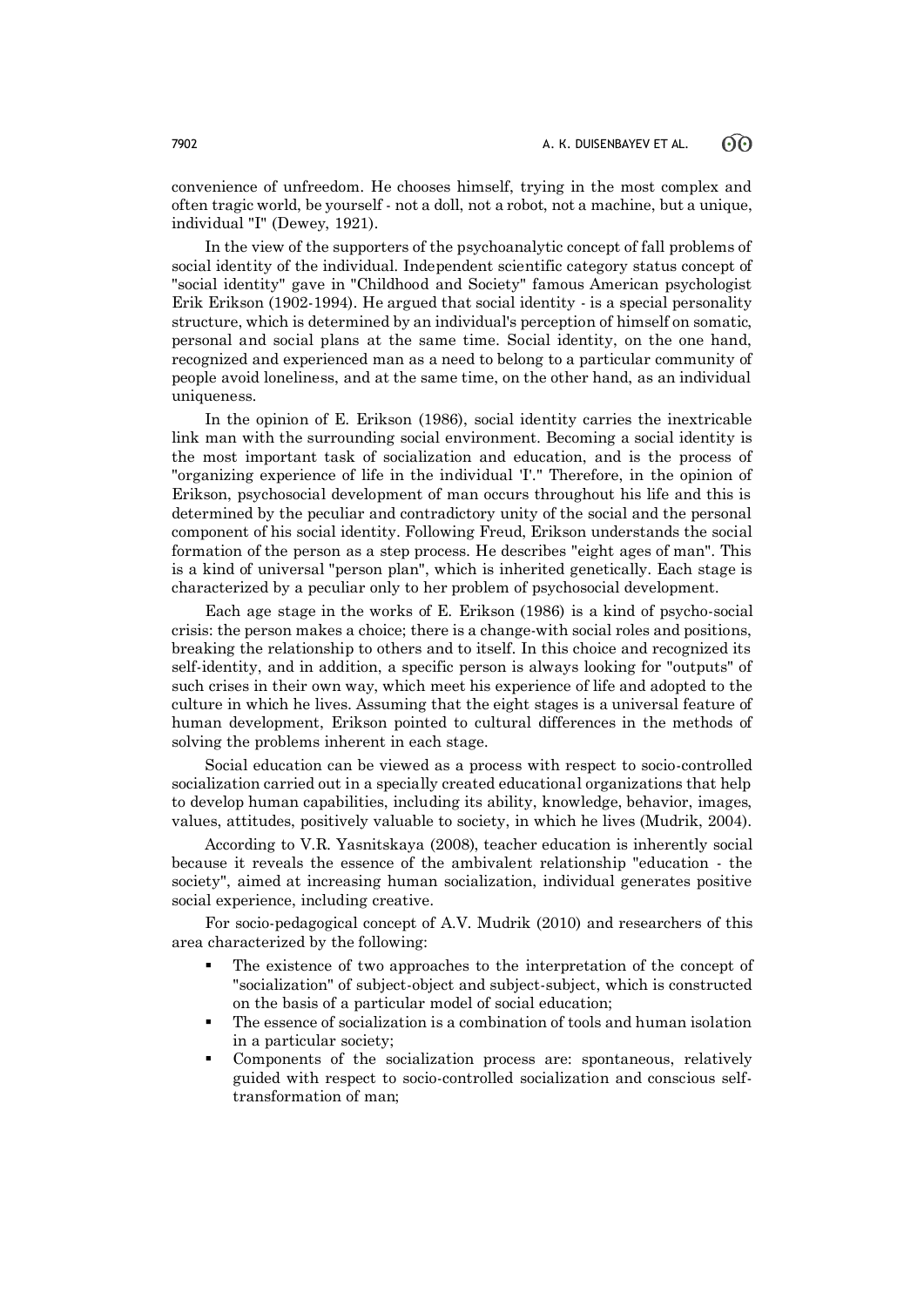#### $\Theta$ INTERNATIONAL JOURNAL OF ENVIRONMENTAL & SCIENCE EDUCATION 7903

- Recognition and support of multi-dimensional factors of socialization (mega-, macro-, meso-, microfactors), affecting the social, dissocial, family, religious, correctional education;
- The allocation of funds, mechanisms (psychological, social and educational) socialization;
- Education the process of discrete (discontinuous), because, as planned, it is carried out in certain groups and organizations that have limited space and time.

A feature of this concept is to allocate relatively socially controllable socialization - education, which is defined as "relatively meaningful and purposeful human cultivation in accordance with the specific objectives of the organization and the groups in which it is carried out".

The social education is directed to the formation of the following values (Mikerova, 2015):

- The civil-humanist position;
- Communication skills;
- Openness in relations with other society members;
- Tolerant attitude towards other people;
- Responsibility for your own actions;
- Self-education and self-discipline.

Upbringing the young generation to these values will enable to form in them the fully developed personalities, with the understanding and awareness of themselves as an integral part of society.

# **Discussion and Conclusion**

The social education affects many aspects in the human person formation, so the concept of accomplishment education mostly meets the modern requirements of the multicultural world. For today, the two basic trends in education are used – a social education and personal-oriented education (Mikerova, 2015). The personality-oriented education forms a closed-type person, the consumer class, and the development of the individual in society is on the sideline. Thus, the personality-oriented education is a one-sided approach in the education of the individual, as opposed to the social education, where takes place a person's comprehensive education.

So, the essence of social education in the context of socio-pedagogical paradigm is:

- 1) work with children in a particular social environment;
- 2) a form of social work;
- 3) the development of certain organizations to carry out certain categories of people.

In his study, we rely on the socio-pedagogical conception of social education Mudrik, which is based on subject-subject approach and treats socialization as "...development and the self-transformation of man in the process of assimilation and reproduction of culture, what happens in the human interaction with the natural, relatively guided and purposefully created by the conditions of life at all age levels" (Mudrik, 2010).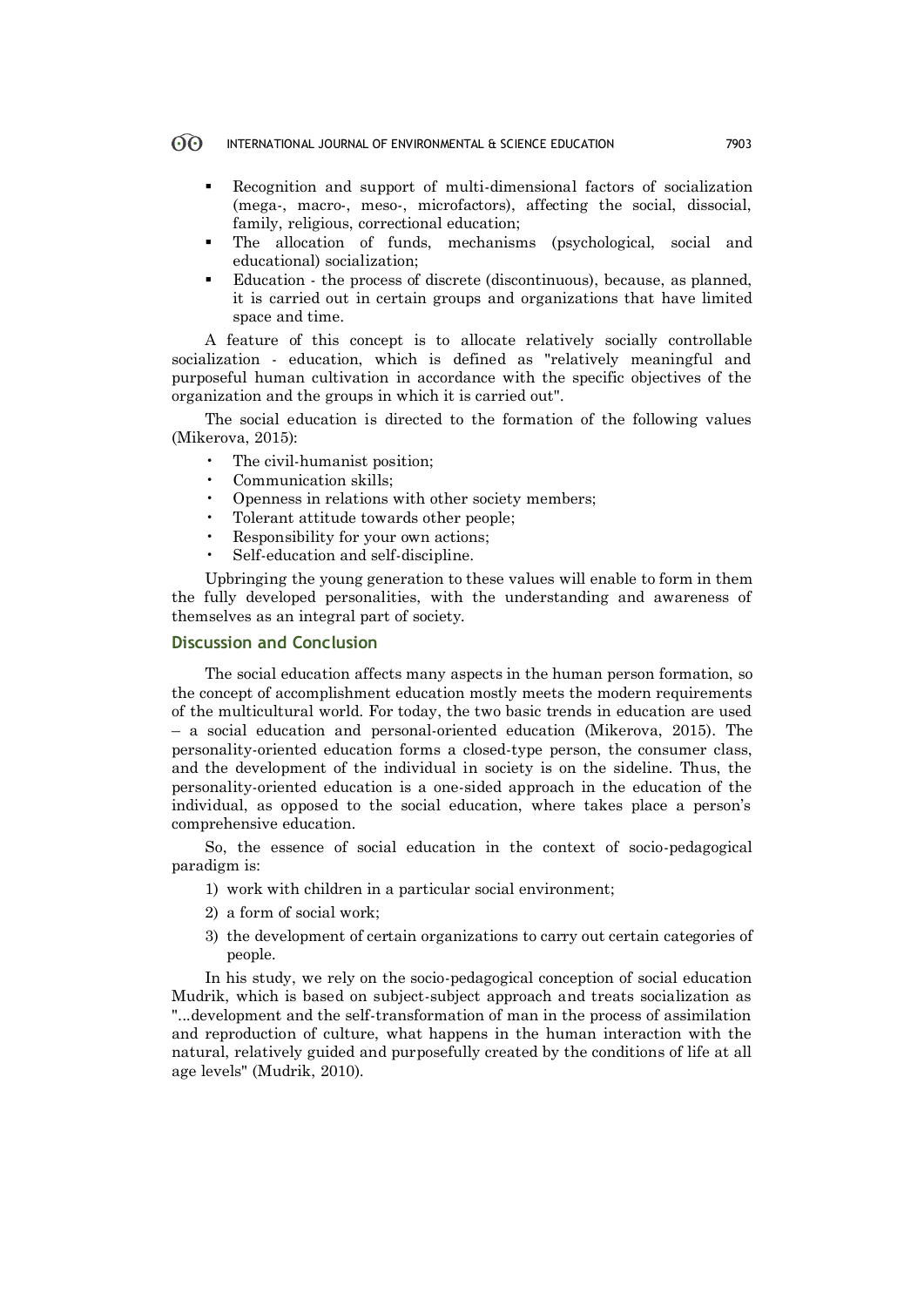Education is defined by Mudrik as:

- The purposeful creation of conditions for human development;
- With respect to socio-controlled process of human development in the course of his socialization, at the same time providing the society and the state in the process created for this organization;
- "...With respect to meaningful and purposeful nurturing person, more or less consistently promotes human adaptation in the society and creating the conditions for its isolation in accordance with the specific objectives of groups and organizations, in which it is carried out" (Yasnitskaya, 2008).

Social education is the

"...nurturing person in the course of the planned creation of conditions for its relatively positive development of focused, value orientation and personal assistance."

Social education as a special kind of socialization, namely this is the "relatively purposeful and socially controllable socialization takes place under the influence of external forces and conditions (factors), and because the motives and actions of man himself, aimed at self-transformation" (Slastenin, 2002). Mudrik includes mega-, macro-, meso-, micro-factorsfor external socialization factors.

# **Implications and Recommendations**

In our view, it is micro-factors playing (usually) a leading role in the socialization of the person in the childhood stages, adolescence and early youth. Highlighting the external driving forces of social education of individuals who promote, stimulate or inhibit human social development at the micro level. These include:

- 1) living environment (educational institution as an educational institution);
- 2) the vital activity of the peer group;
- 3) teachers, opinions and activities are relevant to humans. All this leads to the specifics of social education student.

In recent years greatly increased interest in the social education of the individual at the expense of understanding the role and place of various pedagogical phenomena and means of providing a variety of social aspirations of man.

Thus, the social education of the person is carried out in educational institutions, which are composed of primary groups, that is, from the peer group as micro-factors socialization.

# **Disclosure statement**

No potential conflict of interest was reported by the authors.

## **Notes on contributors**

**Abay K. Duisenbayev** holds a Candidate of Pedagogical sciences, Associate Professor of Department of Psychology, Philology and Translation, Kazakh-Russian International University, Aktobe, Kazakhstan;

**Mira R. Baltymova** holds a Candidate of Philological sciences, Senior Lecturer of Department of Kazakh Literature, K. Zhubanov Aktobe Regional State University, Aktobe, Kazakhstan;